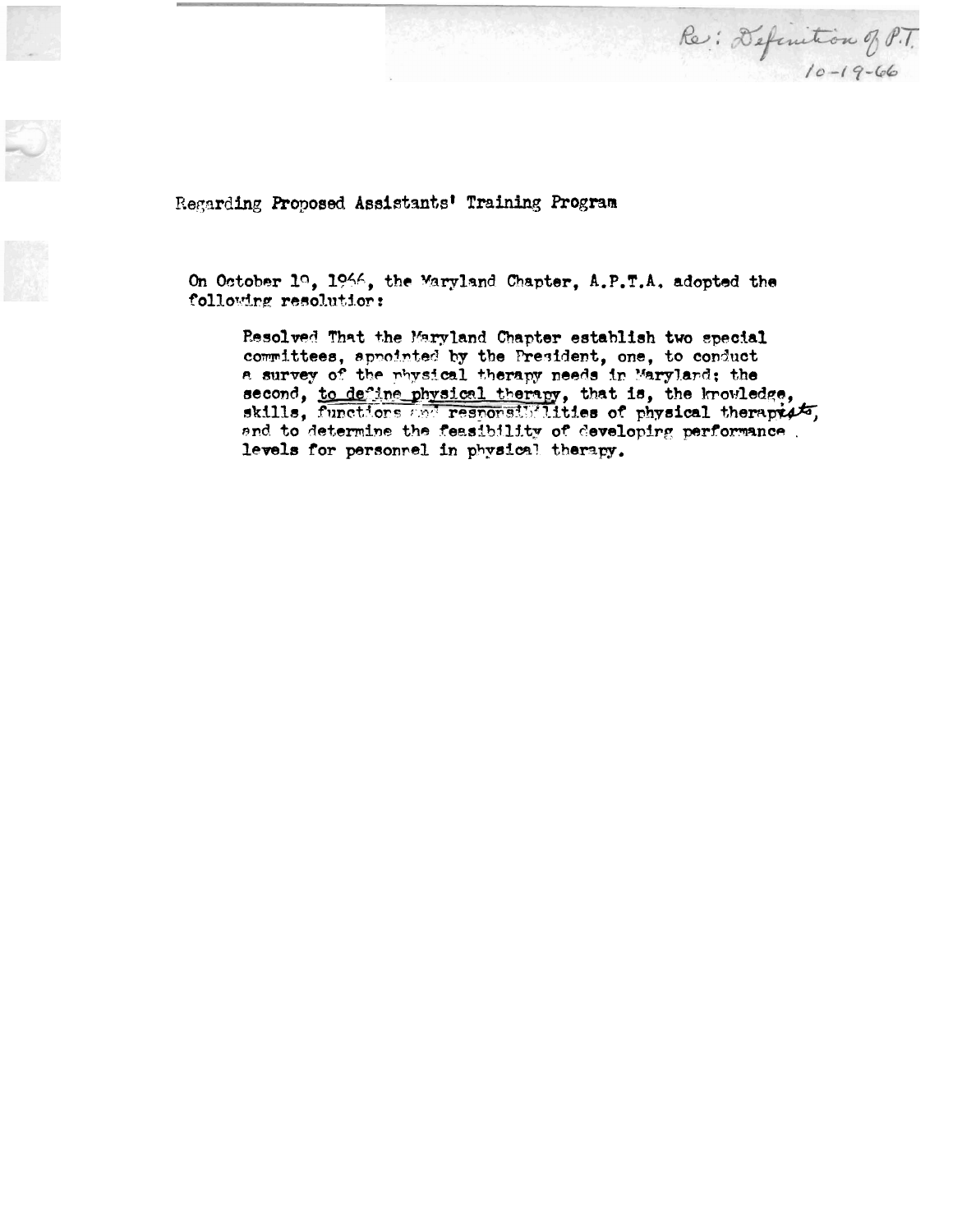Medaigo Com. to défine P.T. Nov 21 General meeting called physics. Jan 9<br>30 lant